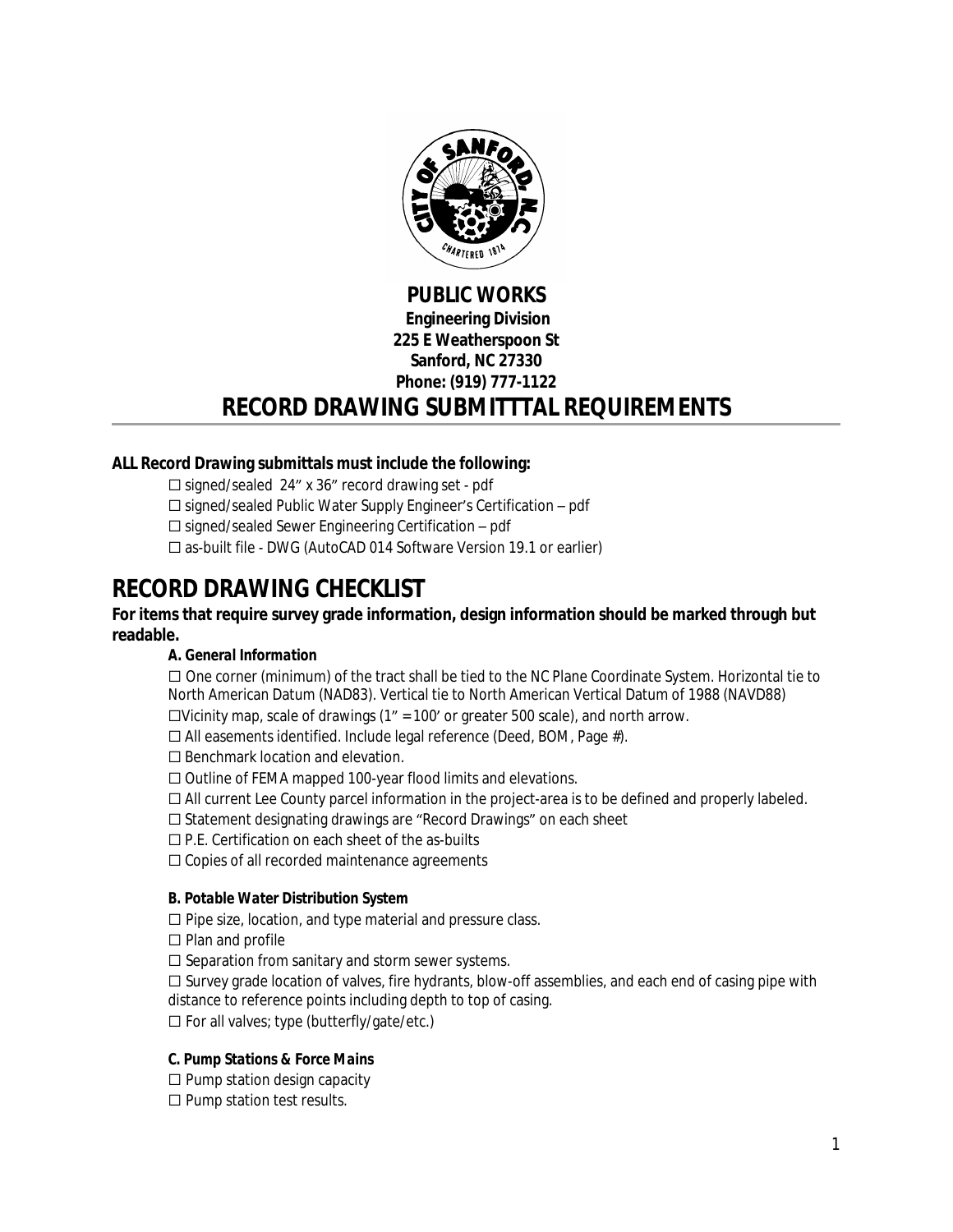$\Box$  Pump station and associated appurtenances operation and maintenance manuals

☐ Pump Station / Force Main Design Calculations.

- ☐ Pump Station Record Drawings.
- $\Box$  Survey grade manholes, wet wells with invert elevations

☐ Force main location, size, material type, location of air release valves and check valves, etc.

#### *D. Reclaim Water Distribution System*

- ☐ Pipe size, location, and type material and pressure class.
- ☐ Plan and profile
- $\Box$  Separation from sanitary and storm sewer systems.
- ☐ Survey grade location of valves, air release valves, meters, blow-off assemblies
- ☐ For all valves; type (butterfly/gate/etc.)

#### *E. Public Roadway System (including NCDOT and off-site improvements)*

☐ Street widths (back-to-back of curb) and right-of-way dimensions.

☐ Horizontal alignment with radii, PC's, and PT's of all curves and curve data.

☐ Vertical alignment with centerline grades, vertical curve lengths, station numbers, and elevation of all PVC's and PVT's, and centerline profile and curve data.

☐ Street-pavement sections (indicating street widths (BOC TO BOC) and typical cross sections. Sidewalks, base course and pavement thickness and ROW widths.

☐ Areas where heavy pavement structures have been placed

☐ Horizontal sight lines

☐ Official street name on each applicable sheet

#### *F. Sanitary Sewer System*

☐ Plan and profile

- ☐ Pipe size, location, and type material.
- $\Box$  Survey grade location of manhole (center) and invert (in & out) elevations, include diameter
- ☐ Survey grade pipe grades and manhole to manhole distances.
- ☐ Clean-out locations.
- $\Box$  Protective coating types, if used.
- $\Box$  100 -year flood plain elevation

 $\Box$  Outfall lines showing stream locations and depth with ability to serve adjoining properties.

 $\Box$  Special construction details: piers, boring, encasements, drop manholes etc.

☐ High priority sewer lines.

□ Separation from water distribution and storm water systems.

#### *G. Public and Private Storm Water Drainage System (including NCDOT and off-site improvements)*

- ☐ Plan and Profile
- ☐ 100-year flood limits and elevations.
- $\Box$  Survey grade structure top and invert elevations.
- ☐ Pipe size and type material.
- ☐ Pipe grades and distances.
- $\Box$  Include all outlet structure details and invert elevations.
- ☐ Include any applicable maintenance clauses from homeowner covenants.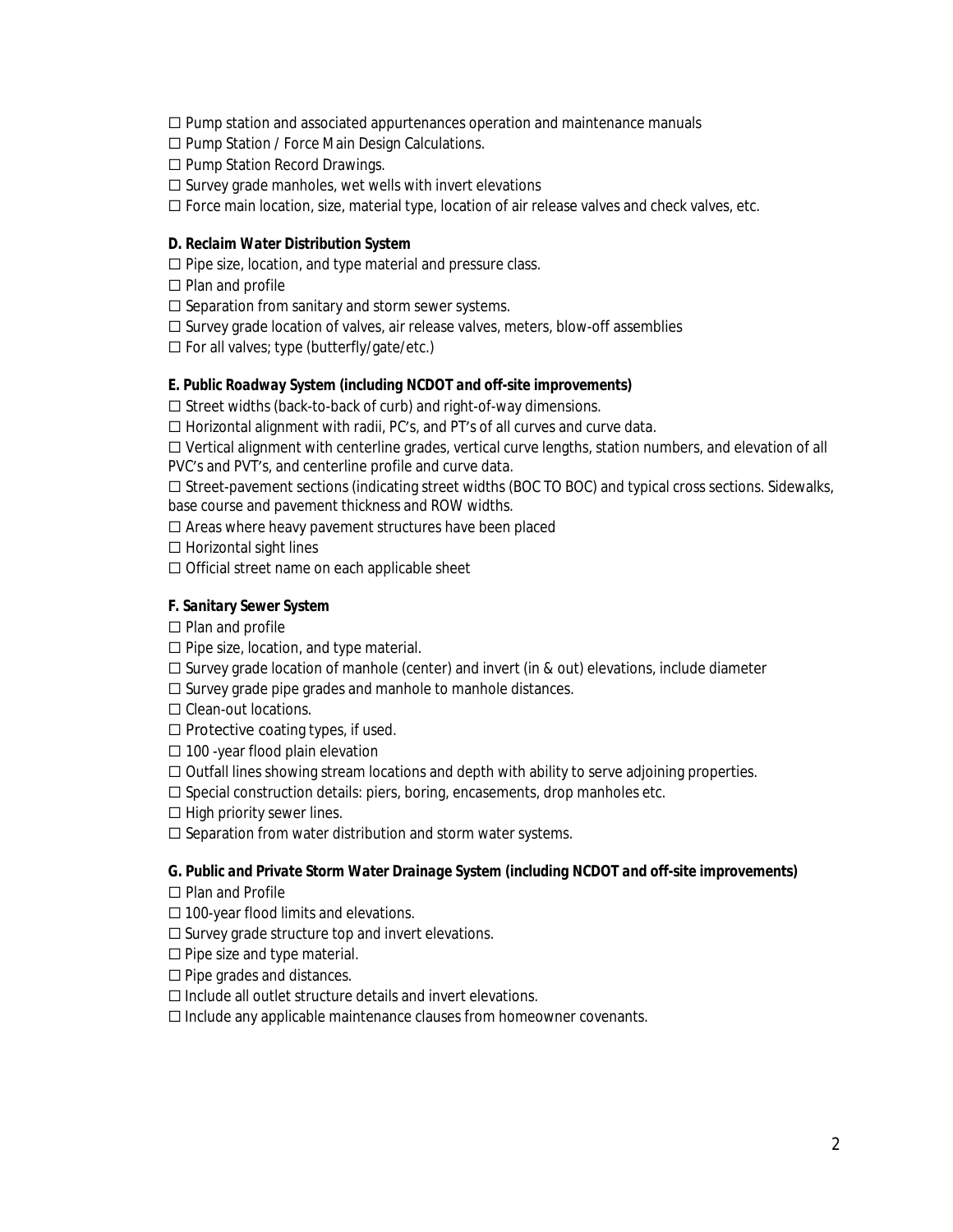## **RECORD DRAWING SUPPLEMENT – CAD file requirement**

The following requirements for submittal of CAD data have been prepared for the purpose of incorporating the digital submittal information into the City's Geographic Information System (GIS) base mapping, so that accurate data may become available to emergency responders, City staff, engineers, and the larger development community.

· **CAD file must contain public utility infrastructure and plat information within a single drawing in DWG format.**  Files in DXF, DWF, or DGN format are not acceptable. Drawing must be "stand-alone" without the necessity of attaching Reference or XREF files, or modifying and levels and layers. **CAD file must be saved as AutoCAD 014 Software Version 19.1 or earlier.** Current GIS does not support newer versions at this time.

· The CAD data is not meant to be printed. As such, it should not be all inclusive of the information displayed on the plan sheets. Objects normally set up in the layout tab ("paper space") for the purposes of plotting plan sheets, such as title blocks, page borders, legends, vicinity maps, and north arrows, should **NOT** be included in the CAD file. Callout detail boxes also should not be included.

· CAD data must be drawn at full scale (1:1), and oriented to true north.

· The data must be tied to County monumentation data, in real world coordinates, and spatially referenced to the City's GIS projected coordinate system: North American Datum 1983 (NAD 83), NC State Plane, FIPS 3200; Units: US Feet.

· All polygons must close without overlaps. All lines must be snapped at their endpoints and free of gaps or dangles.

Annotation text that breaks the continuity of lines should be shifted out of the way of the line.

· Public/private utility infrastructure and plat information must be organized into **separate layers** according to feature type, and drawn as polylines (except for annotation). All layers must be turned on and visible/unfrozen. **IMPORTANT: Layer names should be intuitive and descriptive of the objects on that layer.** Features must be clearly segregated into their appropriate layer, and not appear on other unrelated layers. Remnants of lines or points used in the development of the drawing but not representative of actual real-world features (trim lines, transit points, etc.) should be removed from the drawing. *Existing* infrastructure should be on separate layers from *proposed* infrastructure and should be differentiated as such in layer names (i.e. "EXIST\_WATER\_MAIN" versus "PROP\_WATER\_MAIN"). Features that should appear in the drawing on separate layers are listed below. Any additional features not listed are optional and must also be on separate layers with clear, understandable layers names. ELEVATION CONTOURS ARE NOT NEEDED.

## **Public/Private Infrastructure:**

- o Fire Hydrants
- o Water Mains
- o Water Valves
- o Water Meters
- o Water annotation: pipe material, length, diameter; hydrant manufacturer, manufacture date, barrel size, nozzles, bury depth.
- o Sewer mains
- o Manholes
- o Cleanouts
- o Sewer annotation: pipe material, length, diameter; Manhole depth, material, invert elevations
- o Storm mains
- o Storm manholes
- o Inlets
- o Headwalls
- o Outfalls
- o Other drainage structures (valley gutters, etc.)
- o Storm annotation: pipe material, length, diameter; Manhole depth, material, invert elevations
- o Buildings
- o Paving: edge of pavement, parking area, striping